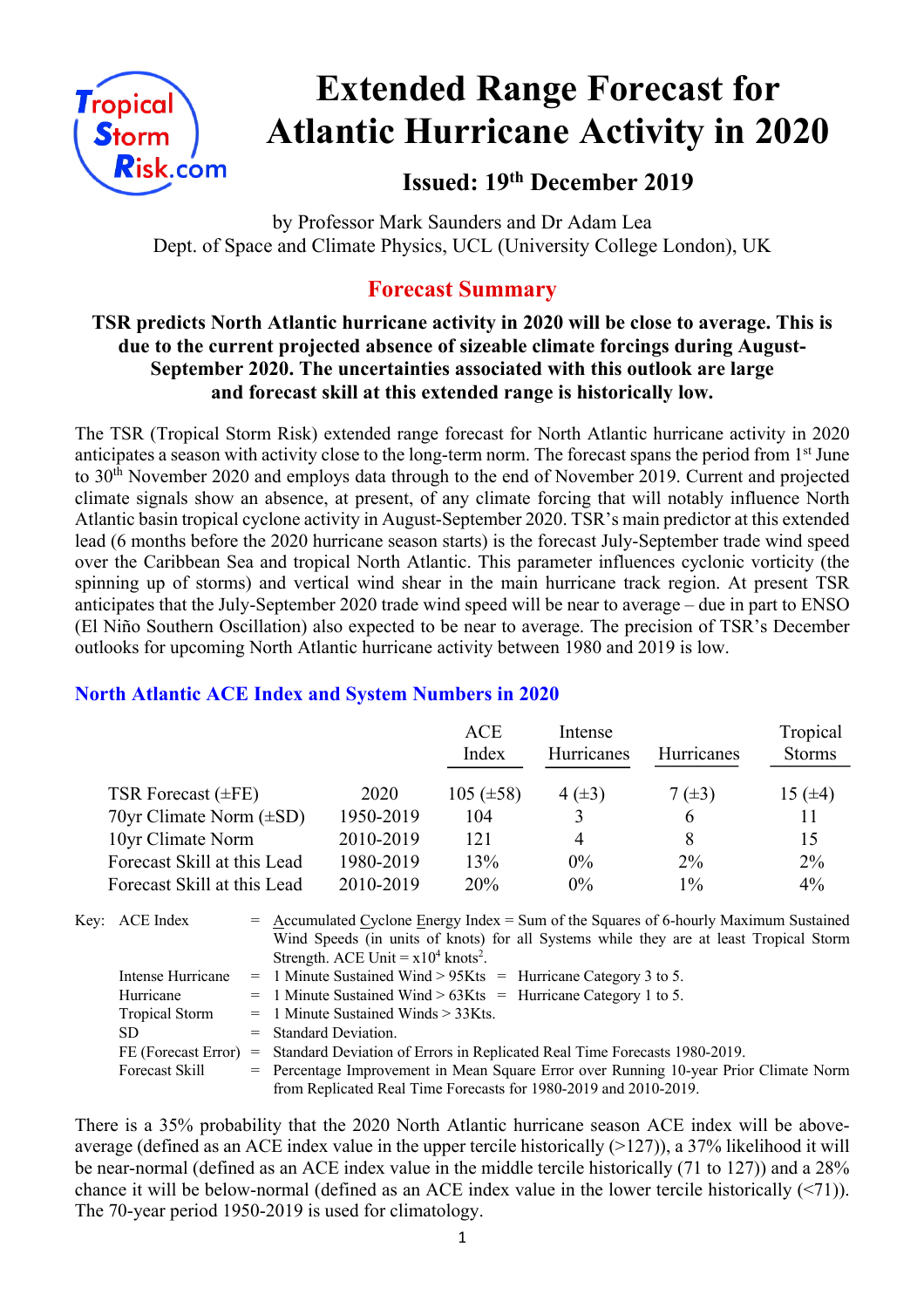Key: Terciles = Data groupings of equal (33.3%) probability corresponding to the upper, middle and lower one-third of values historically (1950-2019).

| <b>Upper Tercile</b> | $=$ ACE index value greater than 127.   |
|----------------------|-----------------------------------------|
| Middle Tercile       | $=$ ACE index value between 71 and 127. |
| Lower Tercile        | $=$ ACE index value less than 71.       |
|                      |                                         |

### **Methodology and Key Predictor(s) for 2020**

The TSR statistical seasonal hurricane forecast model divides the North Atlantic into three regions and employs separate forecast models for each region before summing the regional hurricane forecasts to obtain an overall forecast. For two of these three regions (tropical North Atlantic, and the Caribbean Sea and Gulf of Mexico) the forecast model pools different environmental fields involving August-September sea surface temperatures (SSTs) and July-September trade wind speed to select the environmental field or combination of fields which gives the highest replicated real-time skill for hurricane activity over the prior 10-year period. The nature of this process means that the details of the seasonal forecast model can vary subtly from year-to-year and also with lead time within the same year. Separate forecast models are employed to predict the July-September trade wind speed and to predict the August-September SSTs. Finally bias corrections are employed for each predictand based on the forecast model performance for that predictand over the prior 10 years.

The reason why the TSR extended forecast for 2020 Atlantic hurricane activity calls for near-average activity is the current projected absence of any climate forcing factor. The July-September 2020 forecast trade wind speed at 925mb height over the Caribbean Sea and tropical North Atlantic region (7.5°N – 17.5°N, 100°W – 30°W) is forecast to be 0.07 $\pm$ 0.88 ms<sup>-1</sup> weaker than normal (1980-2019 climatology). The July-September 2020 trade wind prediction incorporates the current expectations for neutral ENSO conditions during July-September 2020 and for slightly warmer than normal tropical North Atlantic SSTs during July-September 2020. The current consensus of dynamical and statistical model ENSO outlooks (*https://iri.columbia.edu/our-expertise/climate/forecasts/enso/current/?enso-sst\_table*) published by the International Research Institute for Climate and Society on the 19th December 2019 is used for the ENSO outlook. However, it should be stressed that uncertainties in the forecast July-September 2020 trade wind speed are large due to the large uncertainties in forecast ENSO and in the forecast North Atlantic and Caribbean Sea SSTs at this extended 6-month range.

#### **Precision of Seasonal Hurricane Forecasts 2003-2019**

The figure on the next page displays the seasonal forecast skill for North Atlantic hurricane activity for the 17-year period between 2003 and 2019. The assessment uses the seasonal forecast values issued publicly in real-time by the three forecast centres TSR, NOAA (National Oceanic and Atmospheric Administration) and CSU (Colorado State University). Skill is assessed as a function of lead time for two measures of seasonal hurricane activity: ACE and basin hurricane numbers.

Forecast precision is provided using the Mean Square Skill Score (MSSS) which is the percentage improvement in mean square error over a climatology forecast. Positive skill indicates that the model performs better than climatology, while a negative skill indicates that it performs worse than climatology. Two different climatologies are used: a fixed 50-year (1951-2000) climatology and a running prior 10 year climate norm.

It should be noted that NOAA does not issue seasonal hurricane outlooks before late May and that CSU stopped providing quantitative extended-range hurricane outlooks from the prior December after 2011. It is clear there is little skill in forecasting the upcoming ACE and numbers of hurricanes from the previous December for the period 2003-2019. Skill starts to climb after April as the hurricane season approaches with moderate-to-good skill levels being achieved, on average, by early August.